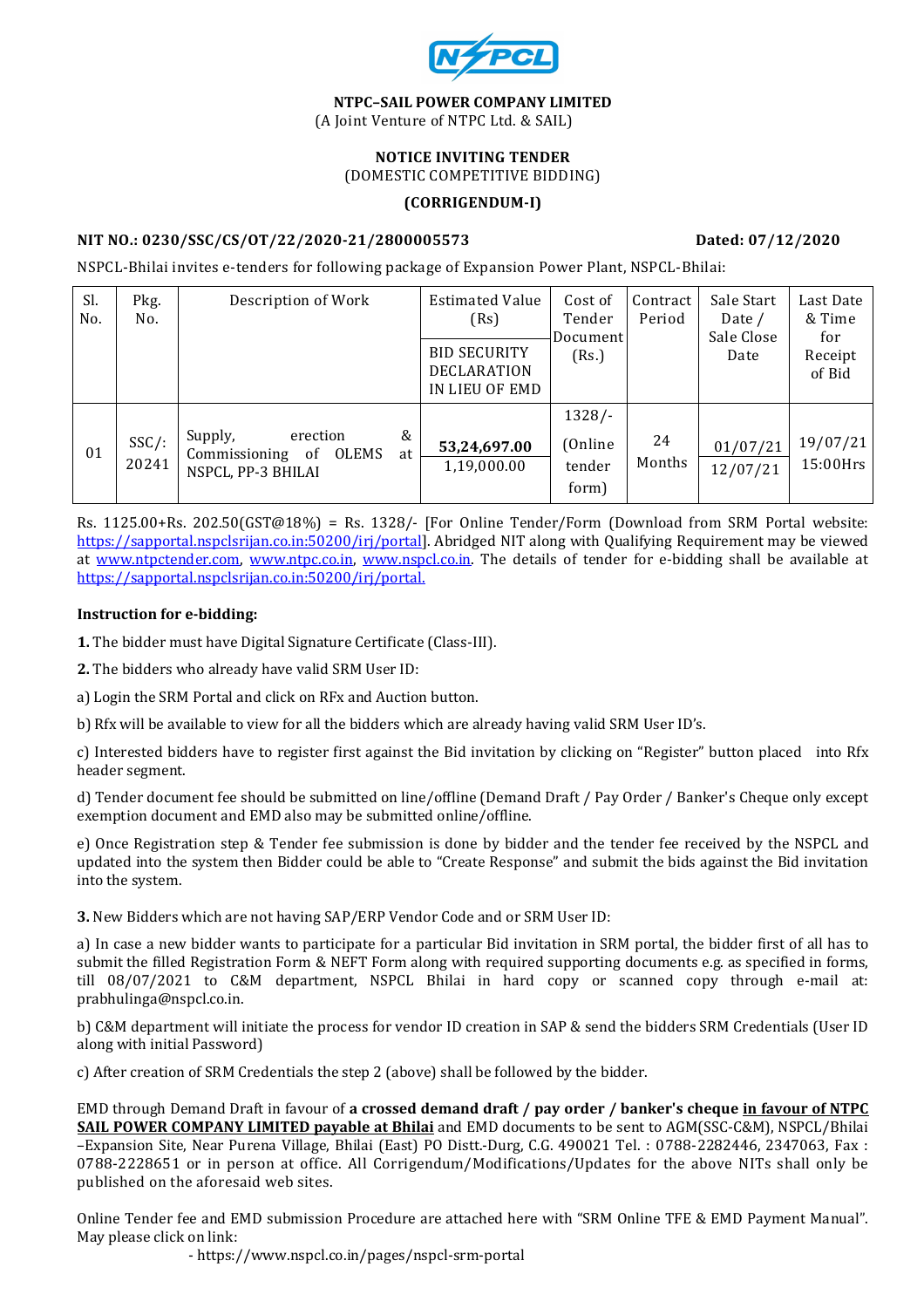#### QUALIFYING REQUIREMENT

#### Supply, erection & Commissioning of OLEMS at NSPCL, PP-3 BHILAI

- 1. The bidder should be a 'Manufacturer of Energy Meters' or System Integrator for Energy Management System.
- 2. The bidder should have commissioned OLEMS system for minimum 100 nos. energy meters in last seven (07) years as on the date of Technical Bid opening and system should have been in satisfactory operation for at least two years prior to date of Technical Bid opening.
- 3. The average annual turnover of the Bidder in the preceding three (03) financial years as on the date of Technical Bid opening shall not be less than Rs. 34.90 lakhs.
- 4. The bidder should have successfully executed "supply, installation and commissioning of OLEMS system" during last seven 07 years as on the technical bid opening date having minimum PO values as indicated below: -.
	- a) Single Order having a value not less than Rs. 55.84 lakhs

OR

- b) Two Order having a value not less than Rs. 34.90 lakhs each. OR
- c) Three Order having a value not less than Rs. 27.92 lakhs each.

#### NOTE:

- Executed in para 4 means: the work has been completed in totality.
- Values as per Cl-4 shall be considered inclusive of service tax/GST.
- While computing the annual turnover other income shall not be considered.
- In case where audited results for the last preceding financial year as on the date of Technical bid opening are not available, the financial results certified by a practicing Chartered Accountant shall be considered acceptable. In case, Bidder is not able to submit the Certificate from a practicing Chartered Account certifying its financial parameters, the audited results of three consecutive financial years preceding the last financial year shall be considered for evaluating the financial parameters. Further, a certificate would be required from the CEO/CFO/ Proprietor/Partners as per the format enclosed in the bidding documents stating the financial result of the company are under audit as on the date of Technical bid opening and the Certificate from the practicing Chartered Accountant certifying the financial parameters is not available.